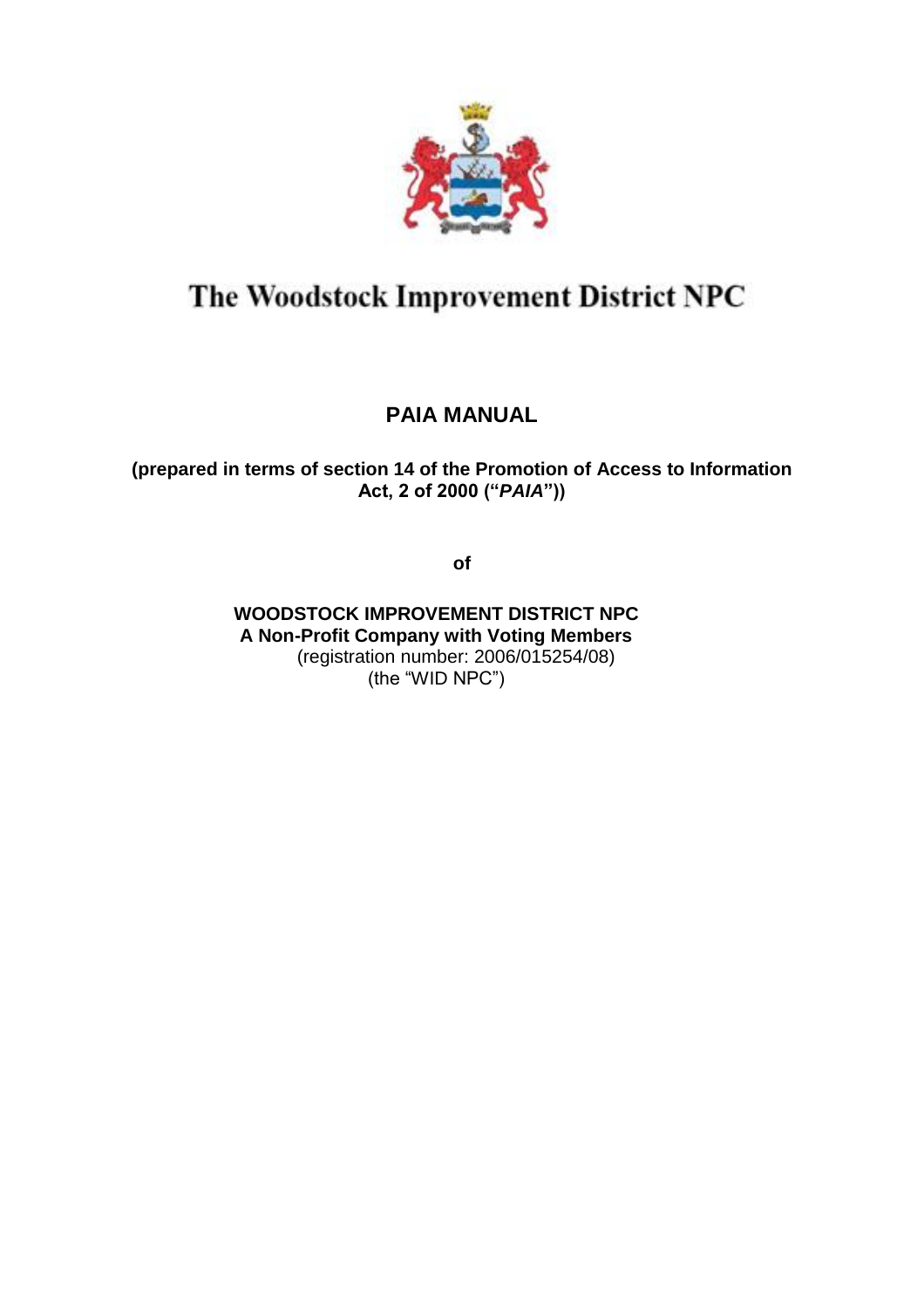## **TABLE OF CONTENTS**

| 1.  |                                                    |  |
|-----|----------------------------------------------------|--|
| 2.  |                                                    |  |
| 3.  |                                                    |  |
| 4.  |                                                    |  |
| 5.  |                                                    |  |
| 6.  |                                                    |  |
| 7.  | South African Human Rights Commission PAIA Guide 8 |  |
| 8.  |                                                    |  |
| 9.  |                                                    |  |
| 10. |                                                    |  |
| 11. |                                                    |  |

#### **Annexures**

- "A" Map depicting geographical boundaries of WID
- "B" Form A [Request Form]
- "C" Fee Schedule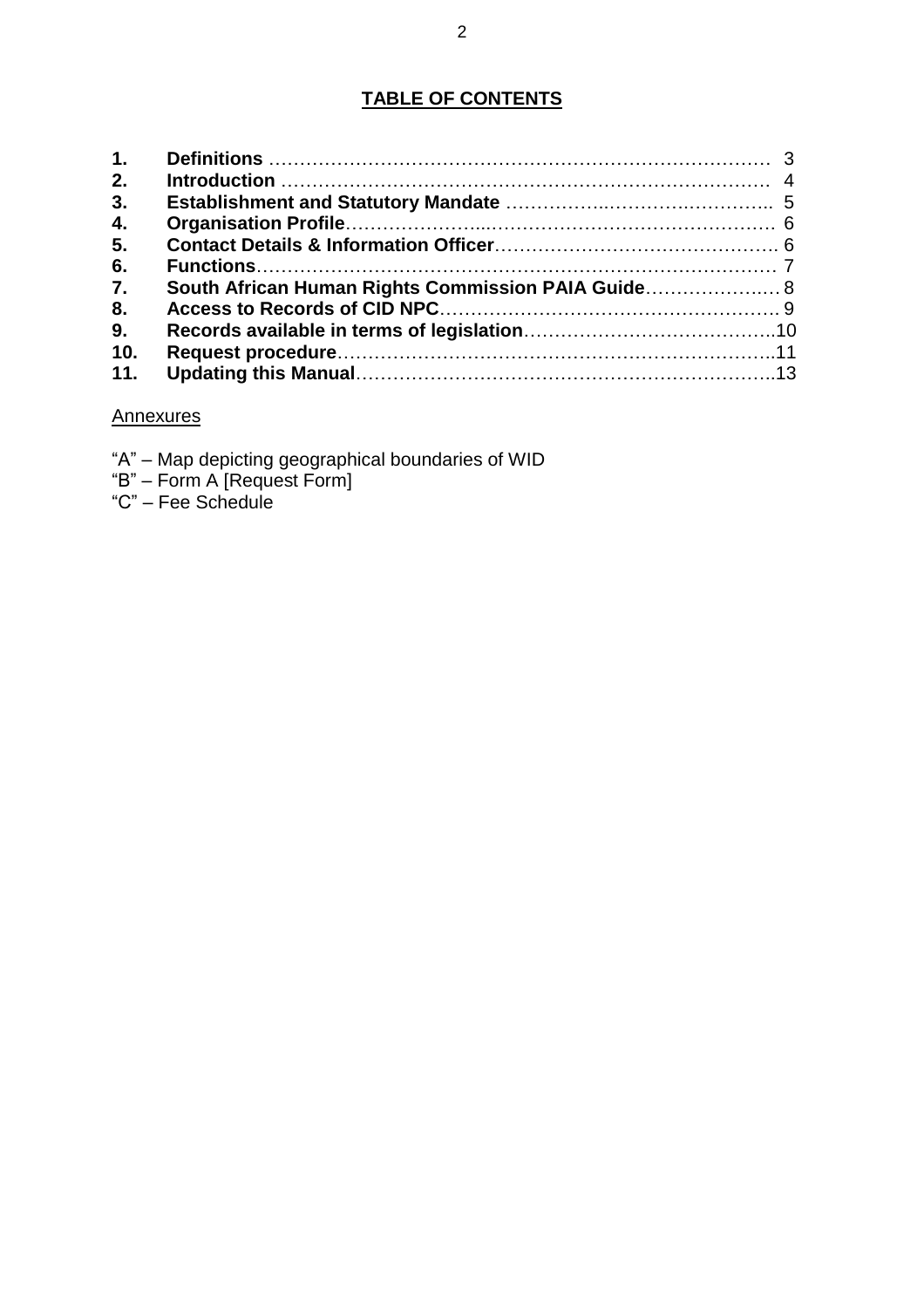### **1. DEFINITIONS**

- 1.1. "**additional rate**" means the additional rate levied by the City of Cape Town on rateable properties within the designated boundaries of the Special Rating Area for purposes of raising funds for improving and upgrading that area, subject to any exemptions or permissible differentiation between categories of property, as contemplated in section 22(1) of the Rates Act, read with sections 8(1) and 12(2) of the By-Law;
- 1.2. "**business plan**" means a motivation report, implementation plan and term budget as contemplated in section 6 of the By-Law;
- 1.3. "**By-law**" means the City of Cape Town: Special Rating Area By-Law, 2012;
- 1.4. "**CID**" means a contiguous geographic area, designated by the Council for the levying of an additional rate on rateable properties within its boundaries to finance improvements and upgrades of the district to be carried out by its management body as contemplated in section 22 of the MPRA, which may be further categorised as a Residential Improvement District, Mixed-Use Improvement District or Business Improvement District;
- 1.5. "**City**" means the City of Cape Town, a municipality established in terms of the Local Government: Municipal Structures Act, 117 of 1998 (the "*Structures Act*"), as amended;
- 1.6. "**Companies Act**" means the Companies Act, 71 of 2008;
- 1.7. "**Constitution**" means the Constitution of the Republic of South Africa, 1996;
- 1.8. "**Council**" means the Council of the City;
- 1.9. "**finance agreement**" means the finance agreement concluded between the Company and the City pursuant to section 12(6) of the By-law;
- 1.10. "**Information Officer**" has the meaning assigned to it in section 1(x)(c) of PAIA;
- 1.11. "**MFMA**" means Local Government: Municipal Finance Management Act, 56 of 2003;
- 1.12. "**MOI**" means the CID NPC's Memorandum of Incorporation (including the schedules attached thereto), adopted in terms of section 15 of the Companies Act;
- 1.13. "**municipal services**" has the meaning assigned to it in section 1 of the Systems Act;
- 1.14. "**PAIA**" means the Promotion of Access to Information Act, 2 of 2000;
- 1.15. "**PAJA**" means the Promotion of Administrative Justice Act, 3 of 2000;
- 1.16. "**personal information**" has the meaning assigned to it in terms of section 1(xviii) of PAIA;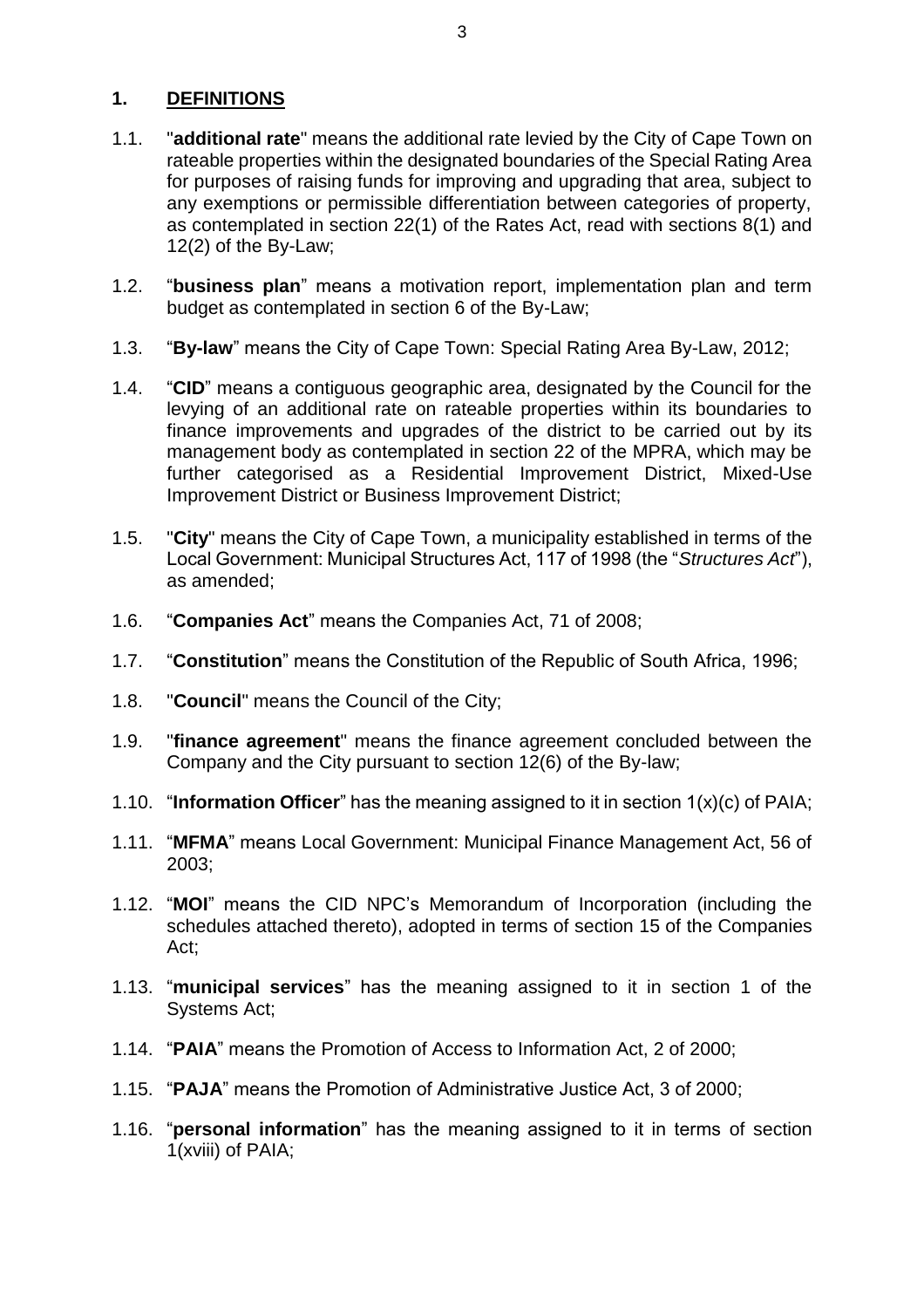- 1.17. "**personal requestor**" has the meaning assigned to it in terms of section 1(xix) of PAIA;
- 1.18. "**policy**" means the City of Cape Town: Special Rating Areas Policy in force at any relevant time;
- 1.19. "**principal object**" means the principal object of the Company as set out in article 4.1 of its MOI;
- 1.20. "**property**" means immovable property registered in the name of a person, including, in the case of a sectional title scheme, a sectional title unit registered in the name of a person, located within the geographical boundaries of the SRA on which the City may levy an additional rate as provided for in section 229(1)(a) of the Constitution read with section 22 of the Rates Act;
- 1.21. "**Rates Act**" means the Municipal Property Rates Act, 6 of 2004;
- 1.22. "**record**" has the meaning assigned to it in section 1(xxiv) of PAIA, *viz*.: "*any recorded information - (a) regardless of form or medium; in the possession or under control of* [the CID NPC] …*; and (c) whether or not it was created by* [the CID NPC] …";
- 1.23. "**requester**" has the meaning assigned to in section 1(xxvii) of PAIA;
- 1.24. "**request for access**" has the meaning assigned to in section 1(xxxvi)(a) of PAIA;
- 1.25. **"SAHRC**" means the South African Human Rights Commission;
- 1.26. "**SRA**" means the special rating area determined by the Council in terms of section 22 of the Rates Act, read with section 8(1) of the By-Law, the boundaries of which are delineated in Annexure A to this Manual, which is managed by the WID NPC.
- 1.27. "**Systems Act**" means the Local Government: Municipal Systems Act, 32 of 2000; and
- 1.28. **"term budget"** means the term budget of the Company, contemplated in section 6 of the By-law.

### **2. INTRODUCTION**

- 2.1. In terms of section 32 of the Constitution "*everyone has the right of access to any information held by the State; and … any information that is held by another person and that is required for the exercise or protection of any rights*".
- 2.2. PAIA gives effect to section 32, providing for the procedures in terms of which access to information may be requested and the grounds upon which such requests may be refused. These grounds seek to strike a balance between the right to access information on the one hand, and the reasonable protection of privacy and commercial confidentiality, on the other hand.
- 2.3. In compliance with its duties as a "public body" in terms of section 1(xxiii)(b)(ii) of PAIA, the CID NPC has compiled this manual to assist members of the public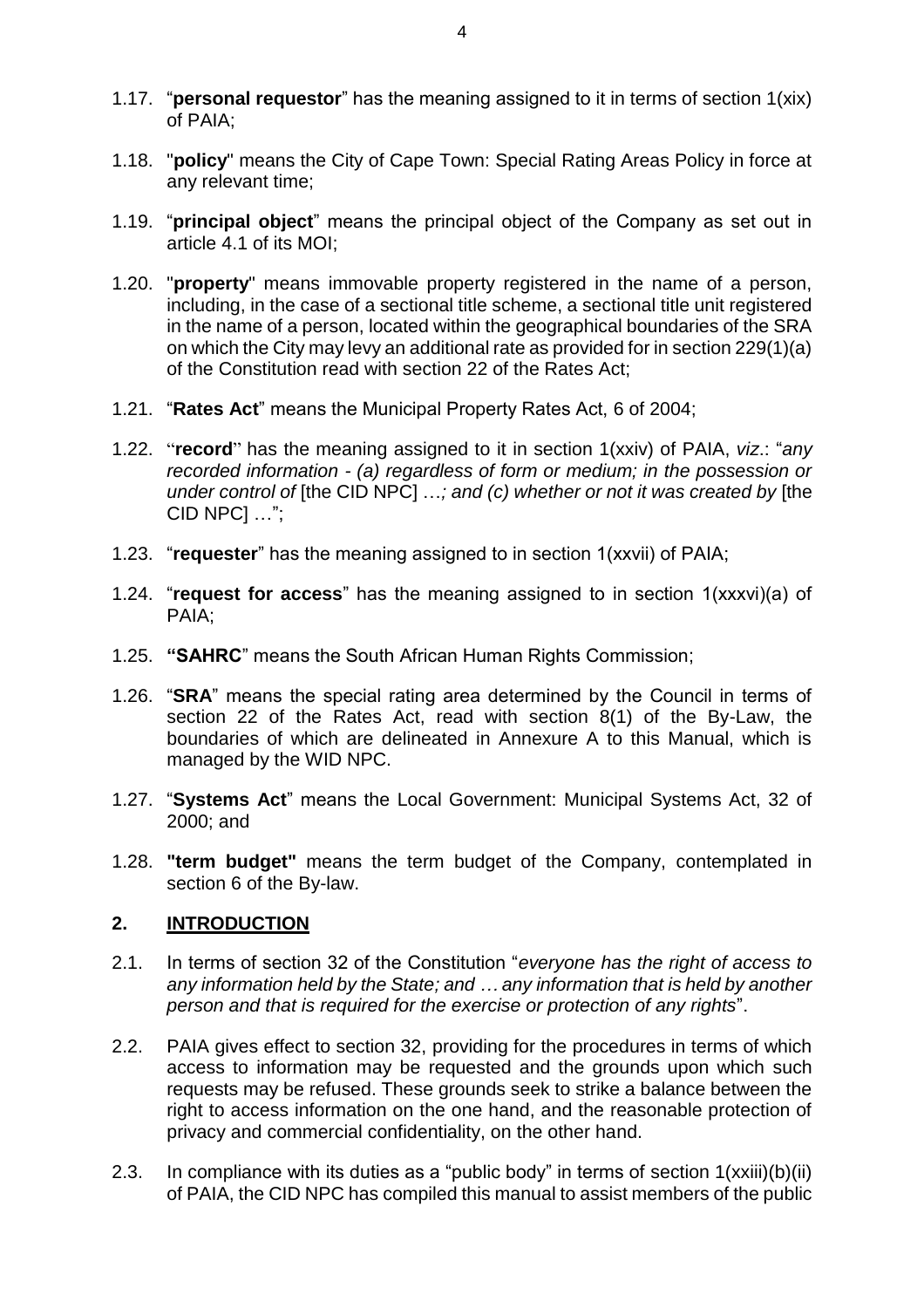in exercising their rights under PAIA. The Manual outlines: (1) the CID NPC's (i) establishment and statutory mandate; (ii) structure, functions and objectives; and (iii) contact details; (2) The procedure for requesting information from the CID NPC; (3) An outline of the CID NPC's records, identifying information that is automatically available and information that may be requested under PAIA; and (4) Fees payable when requesting access to any of these records.

2.4. This Manual is available for inspection, free of charge, at the CID NPC's offices (see para 5 below). The Manual can also be accessed on the website: www.wid.co.za. For any information not contained in this manual, kindly contact the Information Officer identified below.

### **3. ESTABLISHMENT AND STATUTORY MANDATE**

- 3.1. To promote urban development, the Rates Act authorises Council to establish a Special Rating Area ("*SRA*"), <sup>1</sup> and to levy an additional rate on property located in the SRA to fund the improvement and upgrade of the area.<sup>2</sup>
- 3.2. The Council has enacted a By-law to give effect to this power, providing for a community-driven process in establishing such an area, referred to as a City Improvement District ("*CID*"). Applicants must prepare a business plan, outlining among others things proposed capital improvements and improved or upgraded municipal services. The By-law further stipulates that a non-profit company must be incorporated to carry out a CID's business plan.<sup>3</sup>
- 3.3. On 31 March 2006 Council resolved to establish the geographical area depicted in Annexure "**A**" attached hereto as the Woodstock Improvement District CID . 4
- 3.4. The CID NPC was incorporated for the sole purpose of implementing the CID's business plan, as approved by Council.
- 3.5. In accordance with section 11(3) of the By-law, the City monitors the CID NPC's compliance with the By-Law, with any guidelines or policies adopted by the City and any agreements entered into between the CID NPC and the City.
- 3.6. All registered owners of property located in the CID and liable for payment of the additional rate are entitled to become members of the CID NPC.<sup>5</sup>

  $1$  Section 22(1)(a) of the Rates Act.

<sup>2</sup> Section 22(a)(b) of the Rates Act.

<sup>3</sup> Section 11 of the By-law.

<sup>&</sup>lt;sup>4</sup> In terms of section 8(1) of the By-Law, read with section 22 of the Rates Act.

<sup>5</sup> See article 9 of the CID NPC's MOI.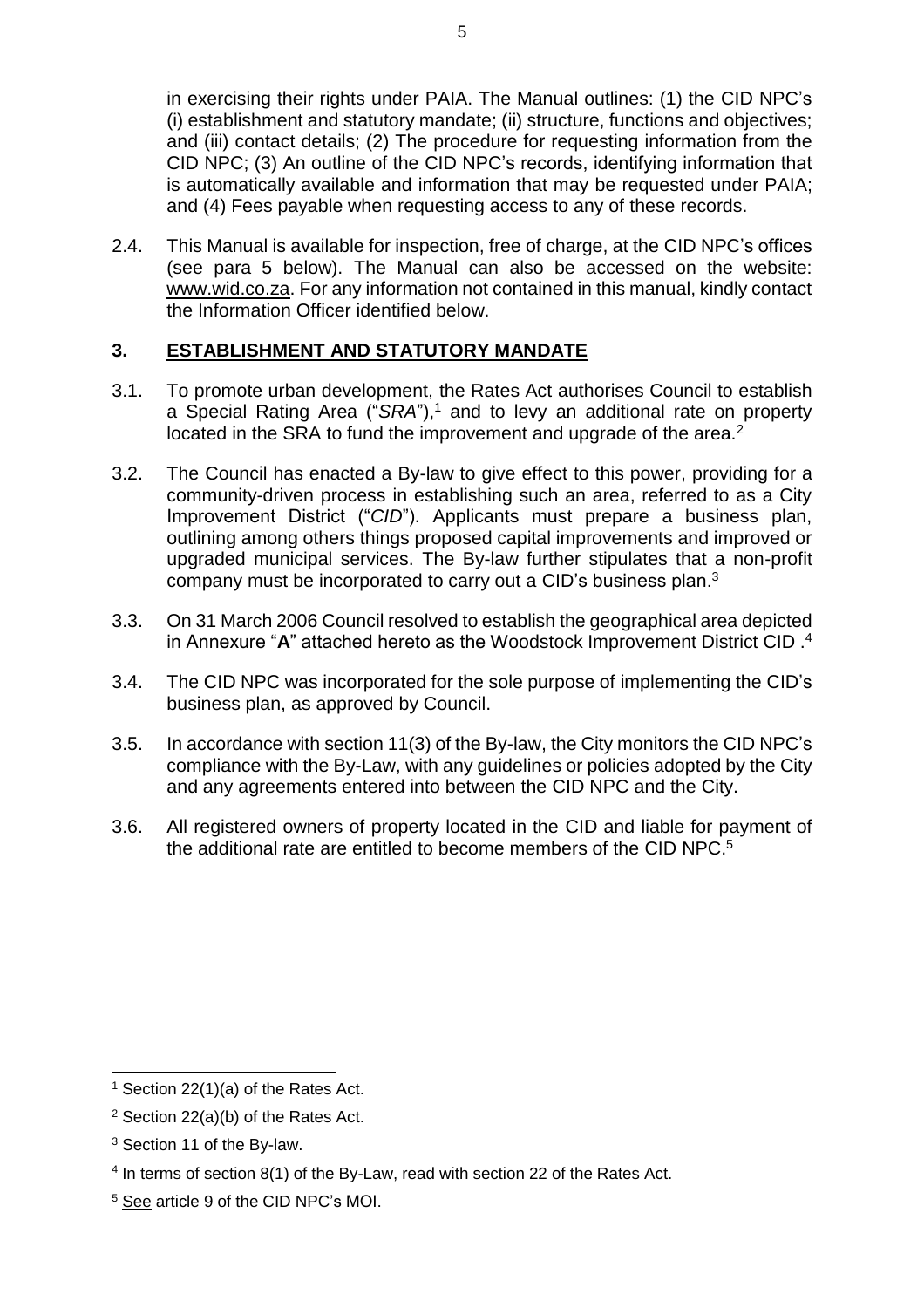### **4. ORGANISATIONAL PROFILE**

- 4.1. The CID NPC is managed by its board of directors.
- 4.2. The current board members are as follows:
	- 4.2.1. JACKIE KROHN Chairperson;
	- 4.2.2. SIMON THIRSK
	- 4.2.3. G. ELLIOTT
	- 4.2.4. ARNOLD SHAPIRO
	- 4.2.5. BRIDGET ECHARDT

### **5. CONTACT DETAILS & INFORMATION OFFICER**

- 5.1. The Information Officer is the Chairperson of the Board, Jackie Krohn.
- 5.2. The CID NPC's details are as follows:

### **Physical Address**

**172 VICTORIA ROAD WOODSTOCK CAPE TOWN 7925**

**Postal Address**

**PO BOX 444 WOODSTOCK CAPE TOWN 7925**

| Telephone number:                                              | 082 471 3933  |
|----------------------------------------------------------------|---------------|
| Fax number:                                                    | N/A           |
| Website:                                                       | www.wid.co.za |
| <b>Email address of Information Officer: Crown@polka.co.za</b> |               |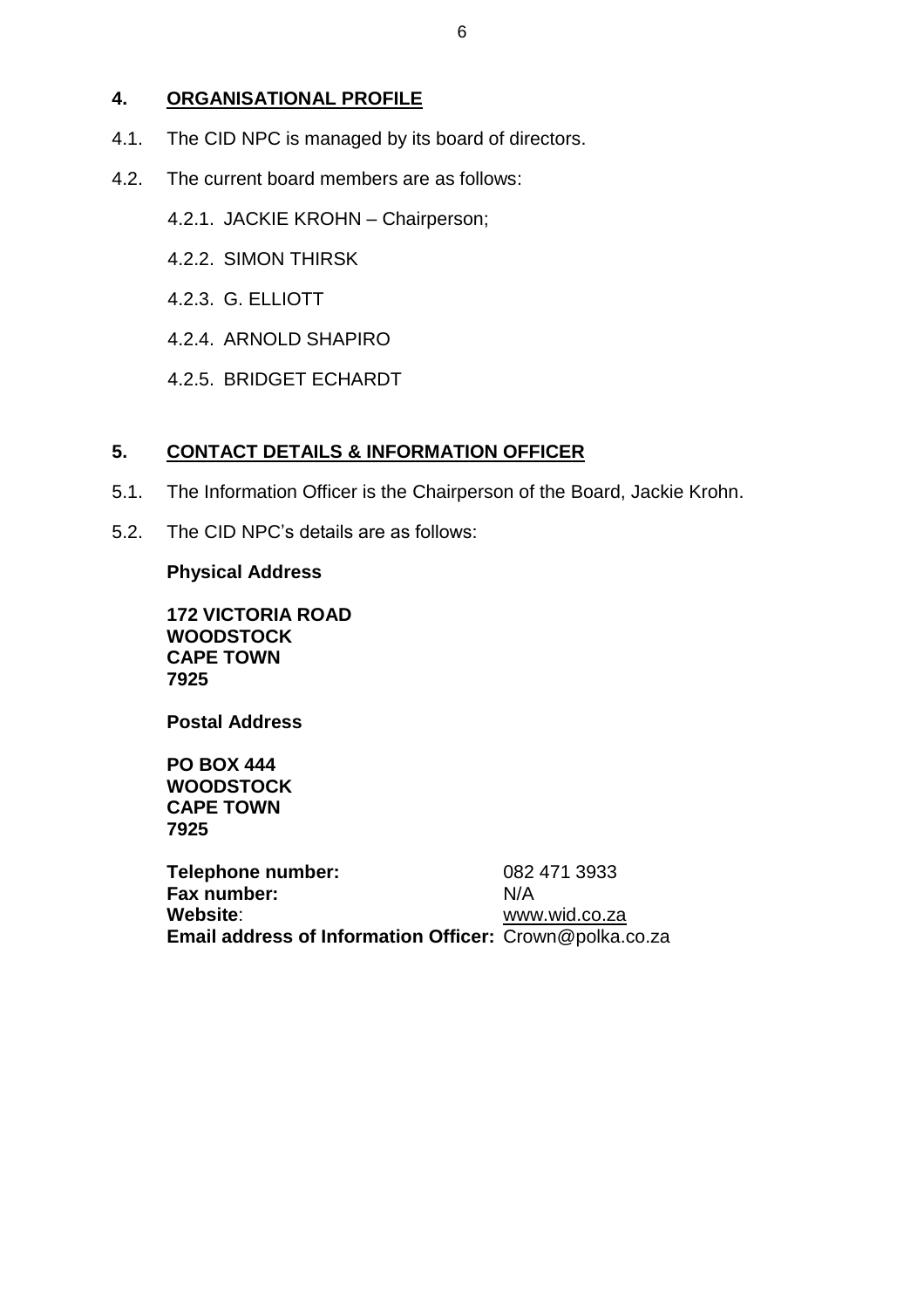### **6. FUNCTIONS**

- 6.1. The CID NPC's main function is to provide community-based private urban management within the public areas of the CID by:
	- 6.1.1. improving and upgrading the CID through the provision of improved or expanded municipal services within its geographical area, which may include the management of municipal capital assets located within such area;
	- 6.1.2. encouraging private investment in the CID;
	- 6.1.3. facilitating a co-operative approach between the City and the private sector in the provision of municipal services;
	- 6.1.4. promoting urban renewal, particularly in distressed areas within the CID; and
	- 6.1.5. promoting economic growth and sustainable development, and in this way assisting the Council in fulfilling its objects and developmental duties as set out in its Integrated Development Plan contemplated in the Systems Act and the MFMA.
- 6.2. The CID NPC may fulfil these functions by performing the following activities in the CID:
	- 6.2.1. supplementary sanitation services, e.g. cleaning sidewalks and public roads; emptying public trash bins; removing graffiti, and collecting municipal waste;
	- 6.2.2. public safety services within the public areas of the CID (excluding policing interventions to prevent crime), e.g.:
		- 6.2.2.1. conducting foot and vehicle patrols of public areas within the CID in order to identify, monitor and report violations of City bylaws to the relevant City Departments;
		- 6.2.2.2. establishing effective communication networks with the City's Safety and Security Directorate, the South African Police Service ("*SAPS*"), the Community Police Forum ("*CPF*") and the local Neighbourhood Watch;
		- 6.2.2.3. Reporting crime and summoning the SAPS immediately to incidents of serious crime;
		- 6.2.2.4. installing additional lighting in public areas;
		- 6.2.2.5. reporting hazardous street conditions to the relevant City Departments;
		- 6.2.2.6. monitoring street vendors to ensure public safety and reporting violations of relevant City by-laws to the relevant City Department; and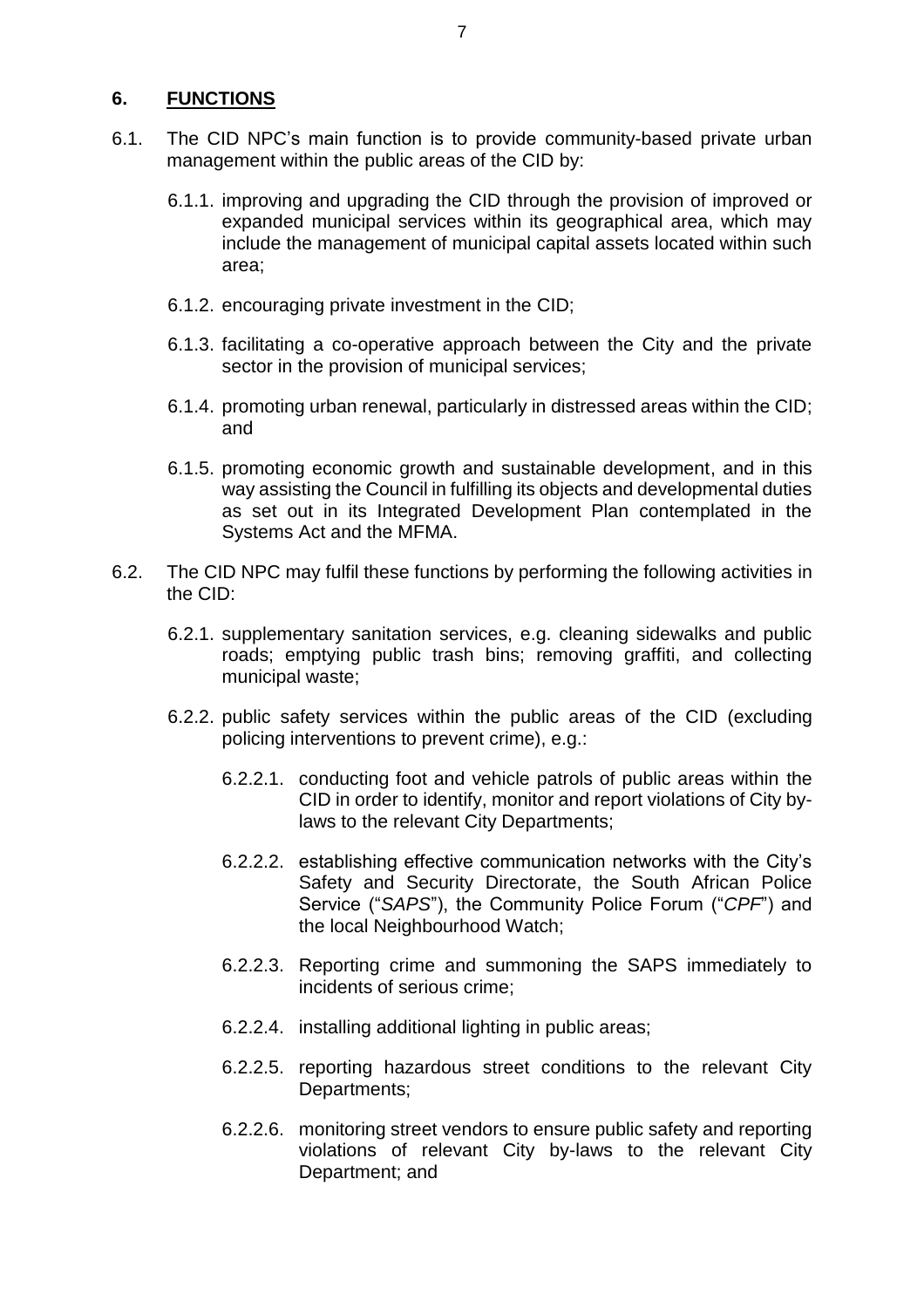- 6.2.2.7. conducting public education and awareness campaigns in the CID in relation to crime prevention strategies.
- 6.2.3. improving and maintaining municipal capital assets and infrastructure, subject to Council approval, e.g. installing and upgrading street lighting; illuminating street signs; installing street furniture (such as public benches); creating more public open spaces;
- 6.2.4. horticultural services, e.g. planting trees; installing sidewalk planters; maintaining street verges;
- 6.2.5. supporting community development and anti-poverty initiatives;
- 6.2.6. marketing and promoting the CID; and
- 6.2.7. other public benefit activities.

### **7. SOUTH AFRICAN HUMAN RIGHTS COMMISSION PAIA GUIDE**

- 7.1. Section 10 of PAIA requires the South African Human Rights Commission ("*SAHRC*"), to compile a guide containing such information as may be reasonably required by a person seeking to exercise any right provided for in the Act. This guide is available from the SAHRC.
- 7.2. Kindly direct any queries to:

The South African Human Rights Commission PAIA Unit The Research and Documentation Department Private Bag 2700 **Houghton** 2014 Tel: (011) 877 3600; Fax: (011) 403 0668 Website: [www.sahrc.org.za](http://www.sahrc.org.za/) Email: PAIA@sahrc.org.za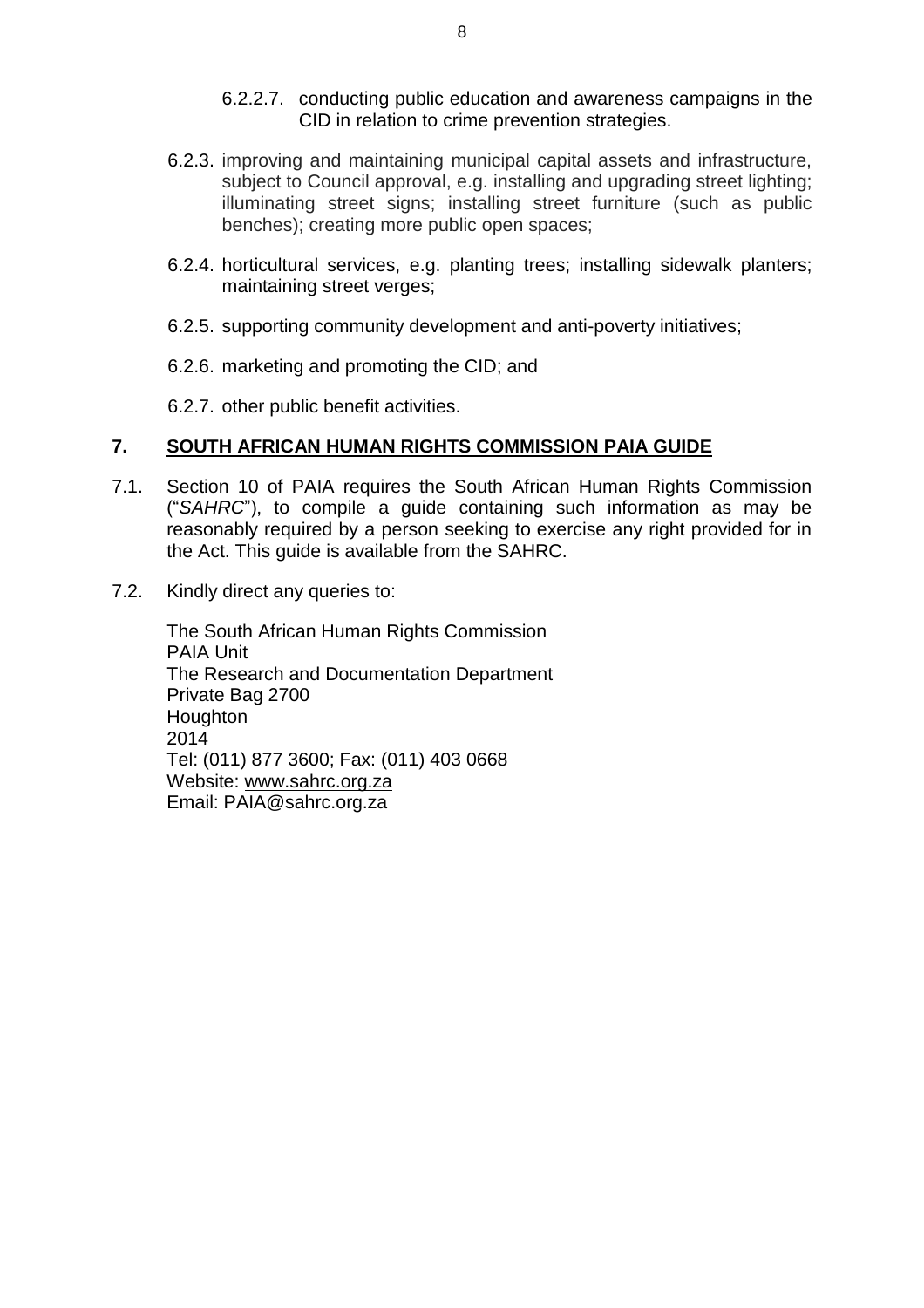### **8. ACCESS TO RECORDS OF CID NPC**

8.1. The records listed below are automatically available without a formal request. They are available: (1) on the CID NPC's website; and/or (2) for inspection and copying at the CID NPC's offices upon prior arrangement (copying charges are set out in para. 10.9 – 10.11 below):

|       | <b>RECORDS</b>                                       | <b>SUBJECT-MATTER</b>                                                                                                                                                                                                                                                                                                                                                                                                                                                 |
|-------|------------------------------------------------------|-----------------------------------------------------------------------------------------------------------------------------------------------------------------------------------------------------------------------------------------------------------------------------------------------------------------------------------------------------------------------------------------------------------------------------------------------------------------------|
| 8.1.1 | Company details                                      | Name; address; telephone numbers; contact<br>persons and business hours.                                                                                                                                                                                                                                                                                                                                                                                              |
| 8.1.2 | <b>Company Records</b>                               | Notice of Incorporation;<br>a.<br>b.<br>MOI;<br><b>CIPC Registration Certificate;</b><br>c.<br><b>AGM Agendas and Minutes;</b><br>d.<br>Minute book of resolutions passed at members'<br>е.<br>meetings (only available for inspection and<br>copying at offices);<br>Public notices;<br>f.<br>Register of board members;<br>g.<br>Internal standard forms (such as consent forms,<br>h.<br>membership forms, proxy forms etc.); and<br>Trade mark information.<br>i. |
| 8.1.3 | <b>Financial Records</b>                             | <b>Audited Financial Statements.</b><br>a.                                                                                                                                                                                                                                                                                                                                                                                                                            |
| 8.1.4 | Documents contemplated in<br>By-law/Policy           | Business Plan (ss. 6 and 8 of By-law);<br>a.<br>Finance Agreement between City and CID NPC<br>b.<br>(s.12(6) of By-law);<br>Annual report submitted to Council on progress<br>c.<br>in implementing business plan (s. 11(7)(b) of By-<br>law).<br>Annual Budget (see Policy).<br>d.                                                                                                                                                                                   |
| 8.1.5 | <b>Procurement Records</b>                           | Public notices:<br>a.<br>Invitations to tenders.<br>b.                                                                                                                                                                                                                                                                                                                                                                                                                |
| 8.1.6 | CID NPC Promotional and<br><b>Marketing Material</b> | Brochures regarding the CID;<br>a.<br>Media releases;<br>b.<br>Maps;<br>c.<br>News articles of interest.<br>d.                                                                                                                                                                                                                                                                                                                                                        |
| 8.1.7 | Legislation                                          | Rates Act;<br>a.<br>By-law;<br>b.<br>Policy; and<br>c.<br>d.<br><b>Companies Act</b>                                                                                                                                                                                                                                                                                                                                                                                  |

8.2. The records listed below must be formally requested in terms of PAIA, access to which may be refused on the grounds outlined in para 10.19:

| <b>RECORDS</b>          | <b>SUBJECT-MATTER</b>                                                                                                                 |
|-------------------------|---------------------------------------------------------------------------------------------------------------------------------------|
| 8.2.1   Company Records | a. Board Meeting Minutes and Agendas.<br>b. Register of Disclosed Conflicts of Interest of<br>Directors; and<br>c. Members' Register. |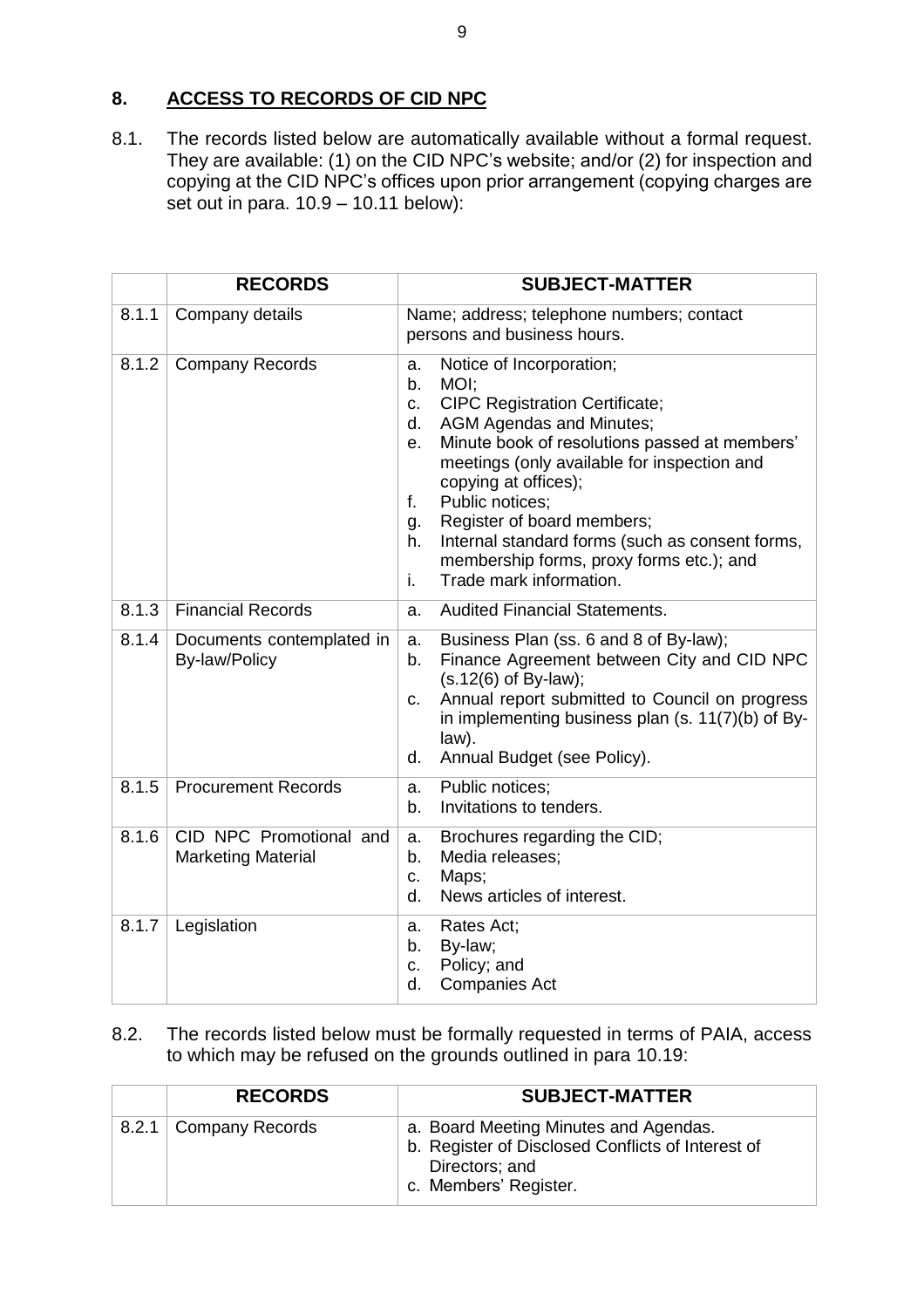| 8.2.2 | <b>Financial Records</b>                                | a. Monthly Financial Accounts;<br>b. Additional Levy payments;<br>c. Register of Assets;<br>d. Tax, VAT and PAYE records (company and<br>employees);<br>e. Accounting and banking records;<br>f. Invoices; and<br>g. Management Accounts.                   |
|-------|---------------------------------------------------------|-------------------------------------------------------------------------------------------------------------------------------------------------------------------------------------------------------------------------------------------------------------|
| 8.2.3 | <b>Procurement Records</b>                              | a. Tender applications;<br>b. Tender adjudication decisions and minutes;<br>c. Letters of tender awards:<br>d. Tender contracts; and<br>e. Correspondence with contractors                                                                                  |
| 8.2.4 | Documents contemplated in<br>By-law/ Policy             | a. Term and Annual Budgets;<br>b. List of Registered Owners of Property located<br>within CID.                                                                                                                                                              |
| 8.2.5 | <b>Documents</b><br>pertaining<br>to<br><b>Services</b> | a. Reports to City regarding By-law infringements;<br>b. Records of crime incidents reported to SAPS;<br>c. Crime statistics;<br>d. Operational reports;<br>e. Maintenance logs; and<br>f. Need assessments.                                                |
| 8.2.6 | Legal                                                   | a. Legal Opinions                                                                                                                                                                                                                                           |
| 8.2.7 | <b>Human Resources</b>                                  | a. Employee/ staff records; and<br>b. Employment contracts                                                                                                                                                                                                  |
| 8.2.8 | Correspondence                                          | a. Correspondence<br>with<br>companies<br>and<br>organisations conducting activities in CID;<br>b. Correspondence between the CID NPC and the<br>City and/or Council; and<br>c. Correspondence between CID NPC and CID<br>property owners/ CID NPC members. |

### **9. RECORDS AVAILABLE IN TERMS OF LEGISLATION**

- 9.1. The CID NPC holds records in terms of the following legislation (the list is not exhaustive):
	- 9.1.1. Basic Conditions of Employment Act 75 of 1997;
	- 9.1.2. City of Cape Town: Special Rating Area By-Law, 2012;
	- 9.1.3. Companies Act 61 of 1973 and 71 of 2008;
	- 9.1.4. Compensation for Occupational Injuries and Health Diseases Act 130 of 1993;
	- 9.1.5. Employment Equity Act 55 of 1998;
	- 9.1.6. Income Tax Act 95 of 1967;
	- 9.1.7. Labour Relations Act 66 of 1995;
	- 9.1.8. Occupational Health & Safety Act 85 of 1993;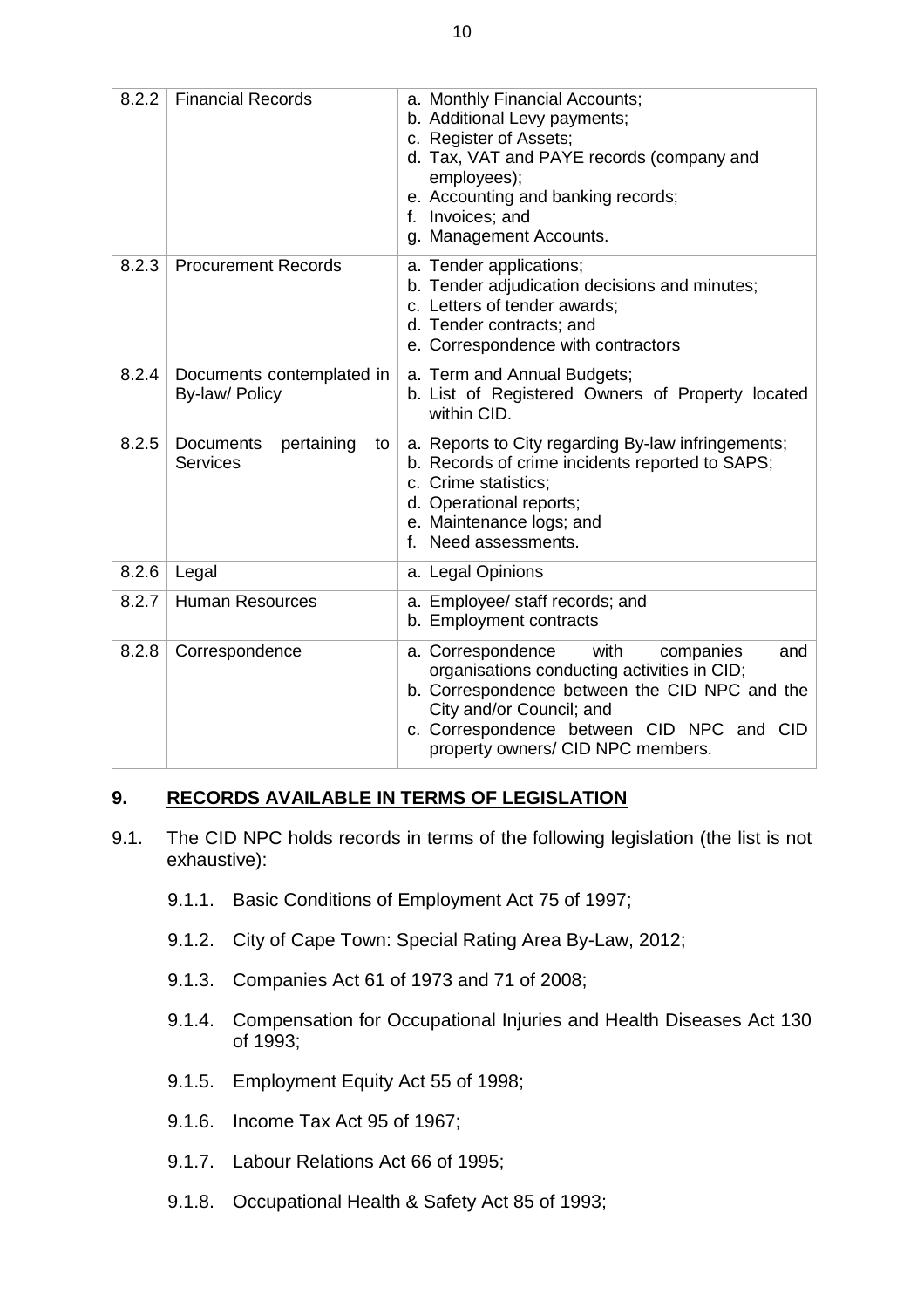- 9.1.9. Protection of Personal Information Act 4 of 2013;
- 9.1.10. Unemployment Insurance Contributions Act 4 of 2002;
- 9.1.11. Unemployment Insurance Act 63 of 2001; and

9.1.12. Value Added Tax Act 89 of 1991.

### **10. REQUEST PROCEDURE**

### **Who May Request Access?**

- 10.1. Upon satisfying the statutory requirements detailed below, a requester may access records held by the CID NPC.
- 10.2. In terms of s. 11(1) of PAIA, a requester must be given access to a record of a public body, such as the CID NPC, if:
	- 10.2.1. That requester complies with all the procedural requirements under PAIA governing requests for access to that record; and
	- 10.2.2. Access to that record is not refused in terms of any ground for refusal contemplated in Chapter 4 of Part 2 of PAIA.
- 10.3. PAIA distinguishes between two types of requesters:
	- 10.3.1. Personal requester: The CID NPC will provide the requested information, or give access to any record with regard to the requester's personal information. While the personal requester does not have to pay an access fee, the CID NPC will charge the prescribed fee for reproduction of the information.
	- 10.3.2. Other requester: This requester is entitled to request access to information on third parties. However, the CID NPC is not obliged automatically to grant access. The requester must comply with all procedural requirements for access under PAIA, including payment of a request and access fee.

### **Form of Request**

- 10.4. Complete Form A, available on the SAHRC website, and included as Annexure "B" hereto for ease of reference.
- 10.5. Requests must be addressed to the CID NPC's Information Officer.
- 10.6. The application must contain sufficient details to enable the CID NPC to identify:
	- 10.6.1. The record/(s) requested;
	- 10.6.2. The identity of the requester and his/her representative, if any;
	- 10.6.3. The form of access required;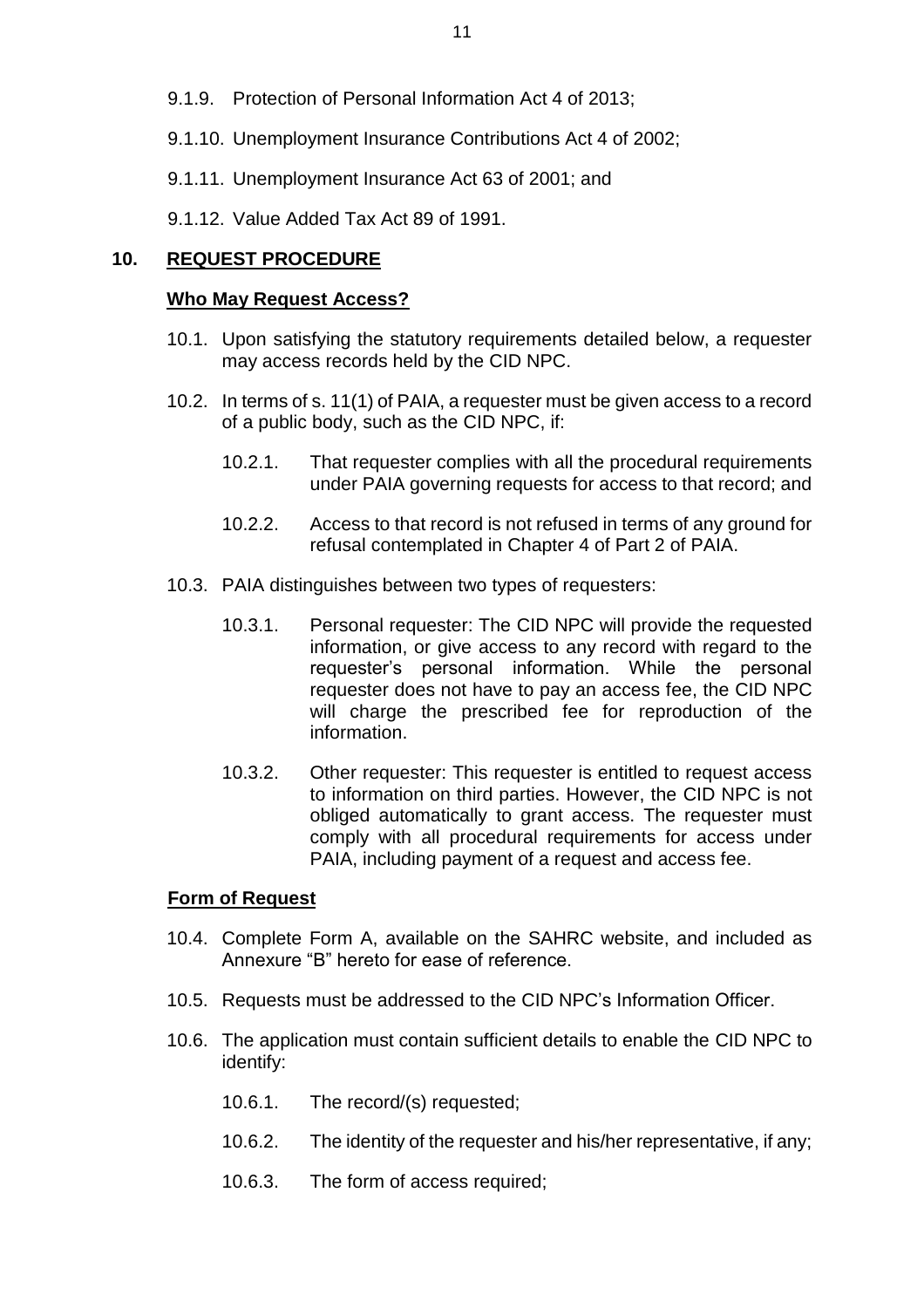- 10.6.4. The requester's contact details in the Republic of South Africa; and
- 10.6.5. Whether the requester wishes to be informed of the decision in any manner other than in writing, such as by telephone, fax or email.
- 10.7. In the event the requester is unable to read or write or has a disability, the request may be made orally. In such a case, the Information Officer must complete the form on behalf of the requester.
- 10.8. The form must be accompanied by the prescribed request fee.

### **Fees**

- 10.9. PAIA provides for the payment of two types of fees:
	- 10.9.1. The request fee: a standard non-refundable fee, payable prior to consideration of request. This fee is not payable in the event the request pertains to a record containing personal information about the requester. The request fee is currently R35.00.
	- 10.9.2. The access fee: if the request is granted, this fee is payable for the reproduction of records and for time in excess of one (1) hour to search and prepare the records for disclosure. These fees are indicated in Annexure "**C**" attached hereto.
- 10.10. Upon receipt of the request, the Information Officer, shall by notice require the requester (excluding a personal requester), to pay the prescribed request fee before further processing the request.
- 10.11. If, having undertaken the search for the record, it becomes apparent that the preparation of the record for disclosure (including arrangements to make it available in the requested form), is likely to exceed six (6) hours, the Information Officer may require the requester to pay a deposit of one third of the anticipated access fee.

### **Exemptions from Paying Fees**

- 10.12. Requesters whose annual income (after permissible deductions), does not exceed R14,712.00 (if single), or R27,192.00 (if married), are exempted from paying the access fee contemplated in para 10.9.2 above.
- 10.13. Where the cost of collecting any fee contemplated in para 10.9 exceeds the amount charged, such fee does not apply.

### **Decision and Notice**

10.14. The CID NPC will process the request within thirty (30) days, unless the request raises considerations that require an extension of this time period.